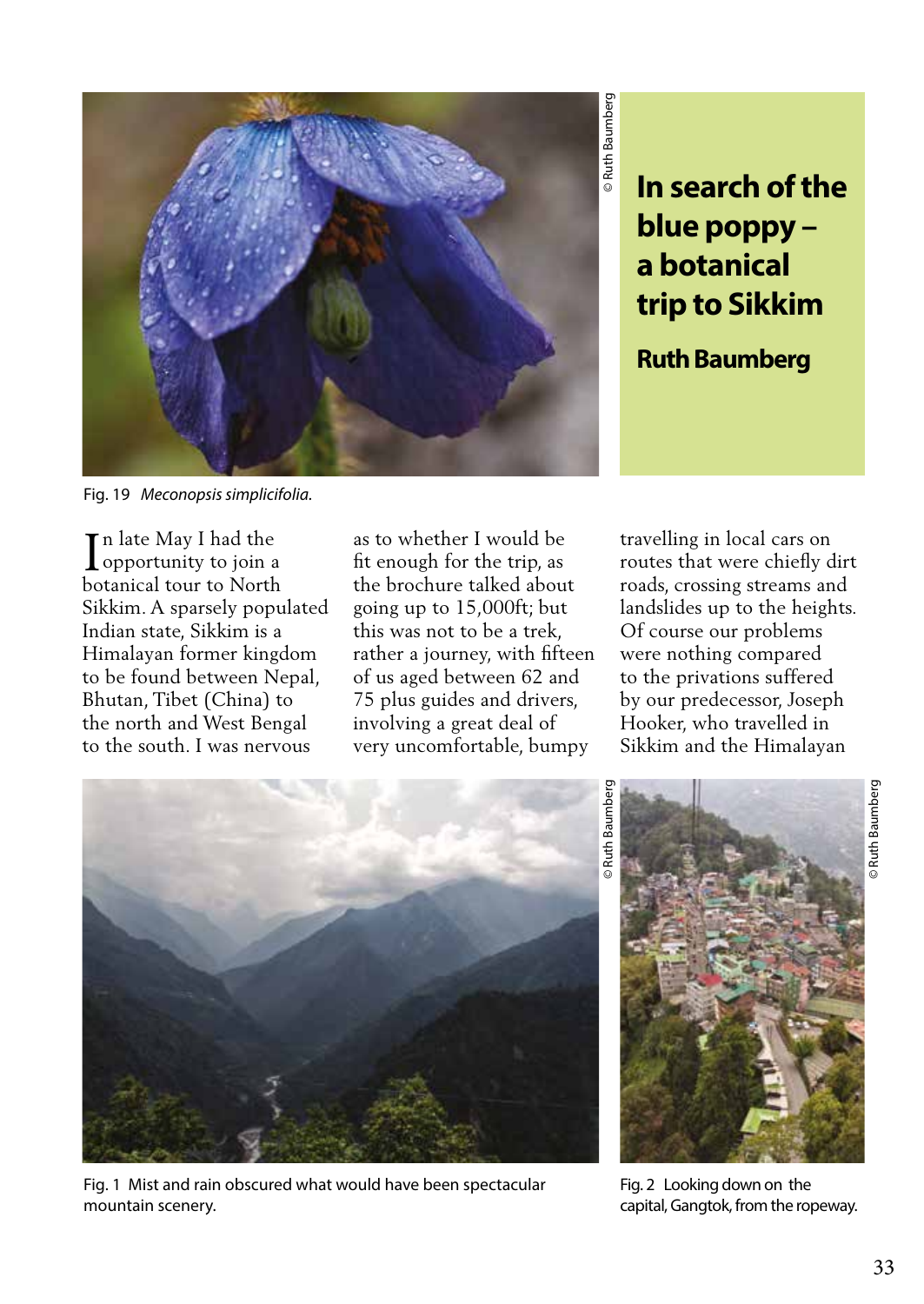

Fig. 3 Rhododendrons on the valley floor in a high area. Fig. 4 Rhodendron baileyi.

regions in 1849–1853 and who brought back huge numbers of the rhododendrons and many other familiar plants we still grow in our gardens today.

 Sadly we saw very little of the Himalayan peaks as the clouds were remorselessly low, and the rain it raineth (almost) every day (fig 1). Tantalisingly, our last hotel in Kalimpong, where plant hunter Joseph Rock (who gave his name to that beautiful and elusive species, *Paeonia rockii*) had once stayed, advertised views of Kanchenjunga, the third highest mountain in the world at 28,169ft – but we didn't even have a glimpse of it. It wasn't the monsoon season but it might as well have been, and we became adept at photographing flowers from under an umbrella – you need three hands – and appreciating that water droplets add sparkle to the pictures.

 We spent a few days acclimatising with a couple of nights at an old-fashioned hotel – courtesy of the Raj – at over 6,700ft in Darjeeling, with visits to a tea processing factory among the tea plantations and the famous Darjeeling mountain railway. Then we had another two nights in Gangtok (fig. 2) looking at the tourist sights before going up country with our precious North Sikkim passes: bureaucracy is another relic of the days of the Empire and obtaining the passes seemed almost as time consuming as Joseph Hooker's travails getting into North Sikkim in the 1840s. We were very much on Hooker's trail, and it was thrilling to find plenty of plants with his name on them throughout our trip.

 We proceeded to Lachung at 9,600ft, and even before reaching such heights, passing through temperate forests of mostly teak, bamboo, fig, alder and oak, and in deep valleys trees dripping with epiphytic orchids, we started to spot some of the plants we had



Fig. 5 *R. dalhousiae.*



Fig. 6 *R. thomsonii.*



Fig. 7 *R. campanulatum.*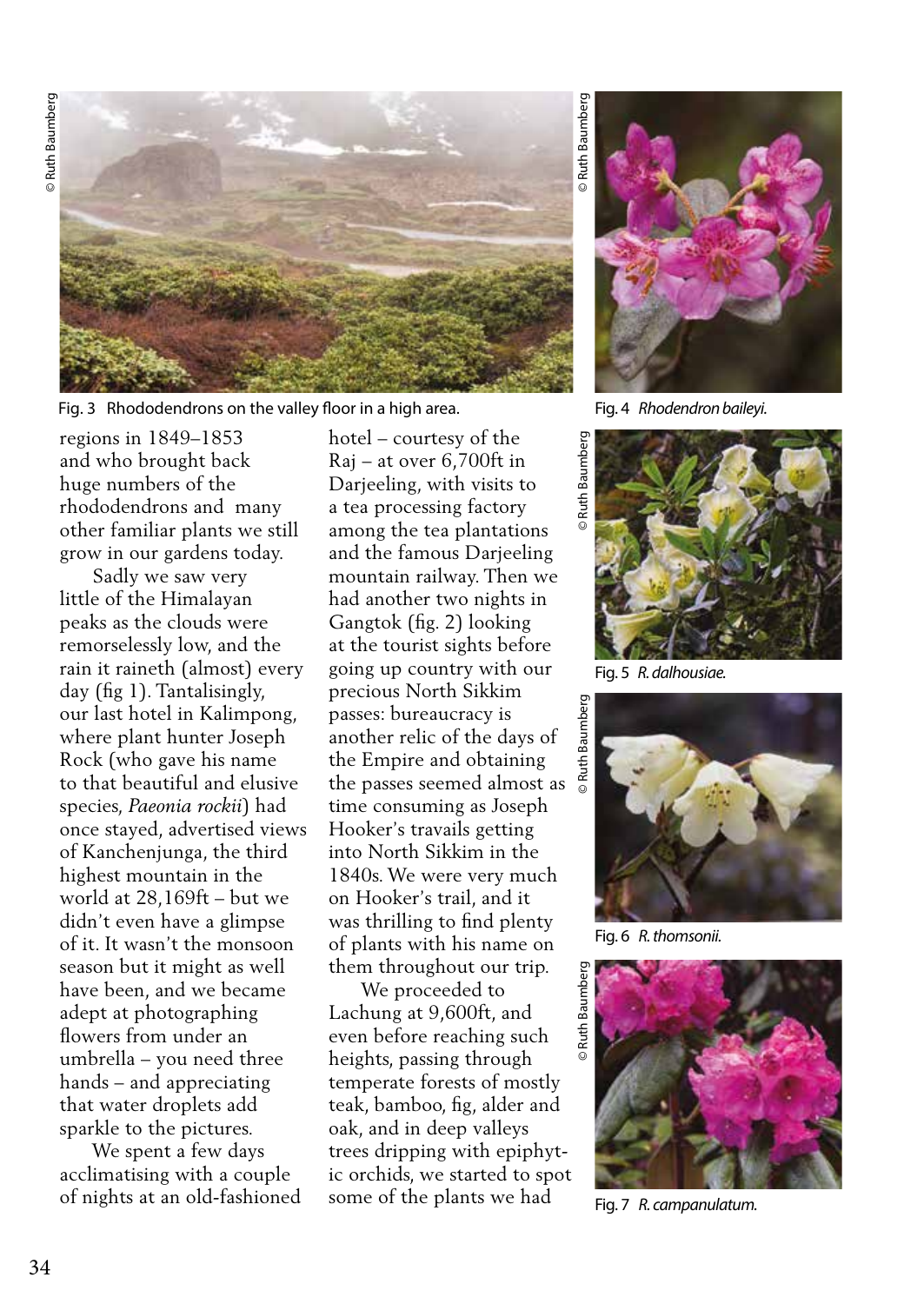

come to see: on the roadside *Androsace sarmentosa* and tiny red wild strawberries (sadly not sweet like the alpine ones), and huge banks of lush ferns (*Gleichenia volubilis*) as we swept past. In the village gardens were familiar plants including daturas, the Tawny Daylily, *Hemerocallis fulva*, and hydrangeas, and unfamiliar plants such as the exotic Mexican introduction, pink *Hebranthus robustus*, which is a weed in agricultural land.

 Lachung is the main tourist village in the north and the jumping-off point for the high alpine and rhododendron areas. North Sikkim has very little in its economy apart from tourism and the military outposts guarding the Tibet/China border, serviced by locals and Yak herders. The two don't necessarily go well together: no photography in the military areas and the yaks graze the flowers in the

high meadows, not to speak of erosion from the tourists and for both the building of permanent roads creating scars across the landscape.

 Though Sikkim was not affected by the recent Nepal earthquakes, there are constant landslides in the area: two months before our visit, a landslide had caused devastation, strewing rocks, uprooting trees and changing the course of streams which were now wandering across the roads at random. The Yumthang valley (12,500ft) holds the Shingla rhododendron sanctuary, and although I am not a rhodo nut I did enjoy seeing an enormous range of species, more than twenty of various colours, shapes and sizes (figs 3–7). I wished to echo Joseph Hooker's comment: 'The splendour of the Rhododendrons is marvellous: there are 10 kinds on this hill, scarlet, white, lilac, yellow, pink,

![](_page_2_Picture_7.jpeg)

marroon (sic). The cliffs actually bloom with them'.

 On the first morning out we also made stops by a marsh full of *Iris clarkei*  (fig. 8), a woodland thick with *Pleione hookeriana*  (Joseph Hooker again) (fig 9) on trees and moss, and our first glimpse of Himalayan primulas with *PP*. *dickieana, calderiana* and *denticulata* (figs 10–12), the last almost as ubiquitous as in Leeds' suburban gardens. Everywhere lush and beautiful plants were just waiting to be photographed, particularly a range of arisaemas (figs 17 & 18), *Streptopus simplex, Viola biflora*, maianthemums, paris, *Cotoneaster microphyllus* (similar to those in many of our gardens) and buttercups. At one point we came upon a dwarf prostrate willow, *Salix calyculata,* with maroon vertical catkins, again first collected by Hooker.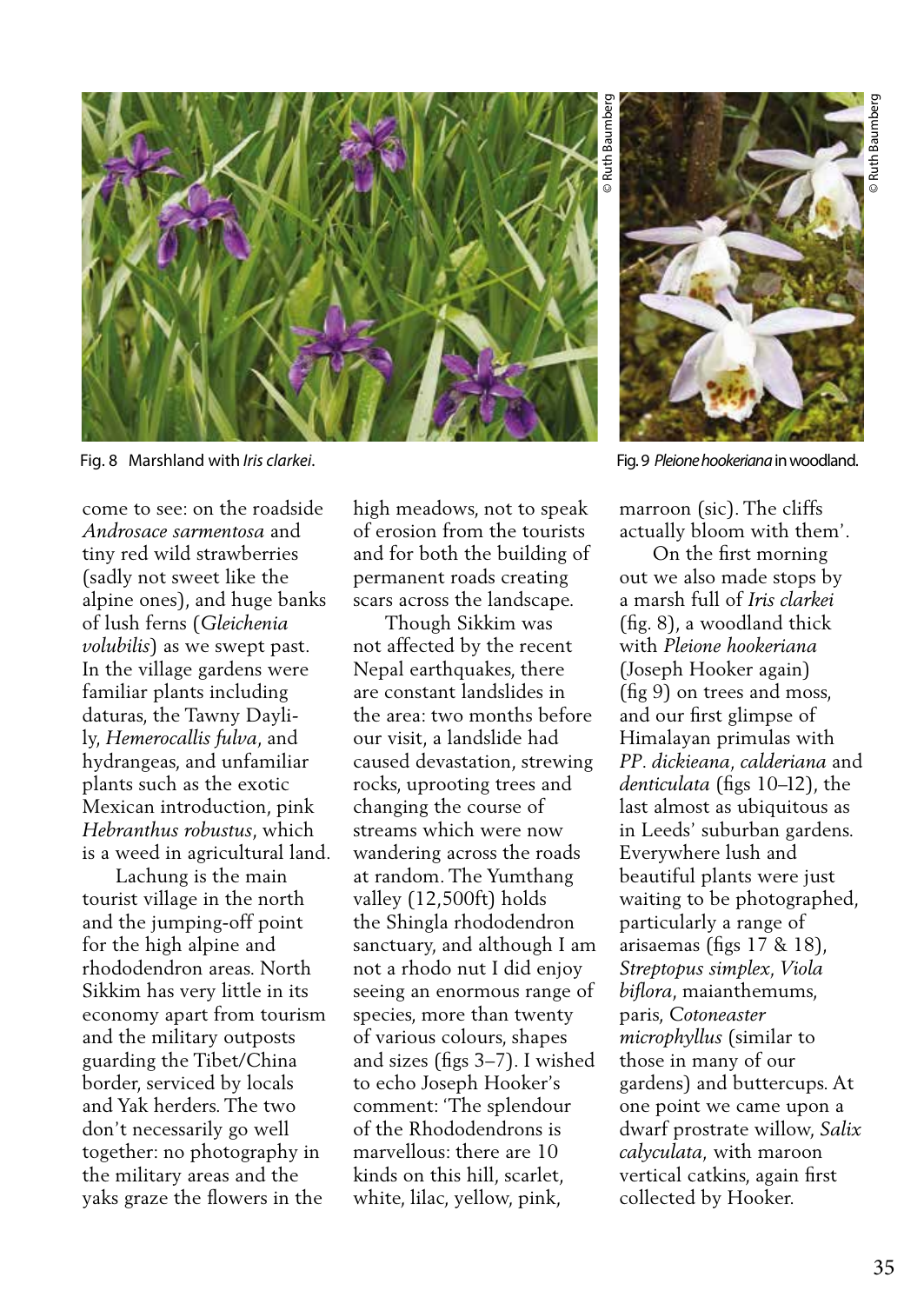![](_page_3_Picture_1.jpeg)

Fig 10 *P. dickieana.*

![](_page_3_Picture_4.jpeg)

Fig. 13 *P. atrodentata.*

![](_page_3_Picture_7.jpeg)

Fig. 14 A white form o*f P. calderiana.* Fig. 15 *P. capitata.* Fig. 16 *P. concinna.*

![](_page_3_Picture_9.jpeg)

After a hot lunch prepared by the drivers and guides, we progressed to a short walk in the further meadows to see our first blue meconopsis, *M. simplicifolia* (fig. 19), plus beautiful examples of vivid green *Fritillaria cirrhosa* (fig. 20), the best ones protected from the ever-grazing yaks by their position in the middle of spiny berberis shrubs, and *Clintonia udensis* in thick moss on a horizontal tree trunk together with

Ruth Baumber

![](_page_3_Picture_13.jpeg)

Fig. 11 *P. calderiana.* Fig. 12 *P. denticulata.*

an unidentified primula. Later, in quite heavy rain, we crossed a tributary of the Teesta on foot over a swaying bridge and came to the spot where yellow *Meconopsis paniculata* (fig. 21) was growing. On our return journey to Lachung, stopping to photograph yet more arisaemas and rhododendrons, we came upon a rock with tiny *Lloydia serotin*a and *L. flavonutans* perched in the rain.

![](_page_3_Picture_16.jpeg)

![](_page_3_Picture_18.jpeg)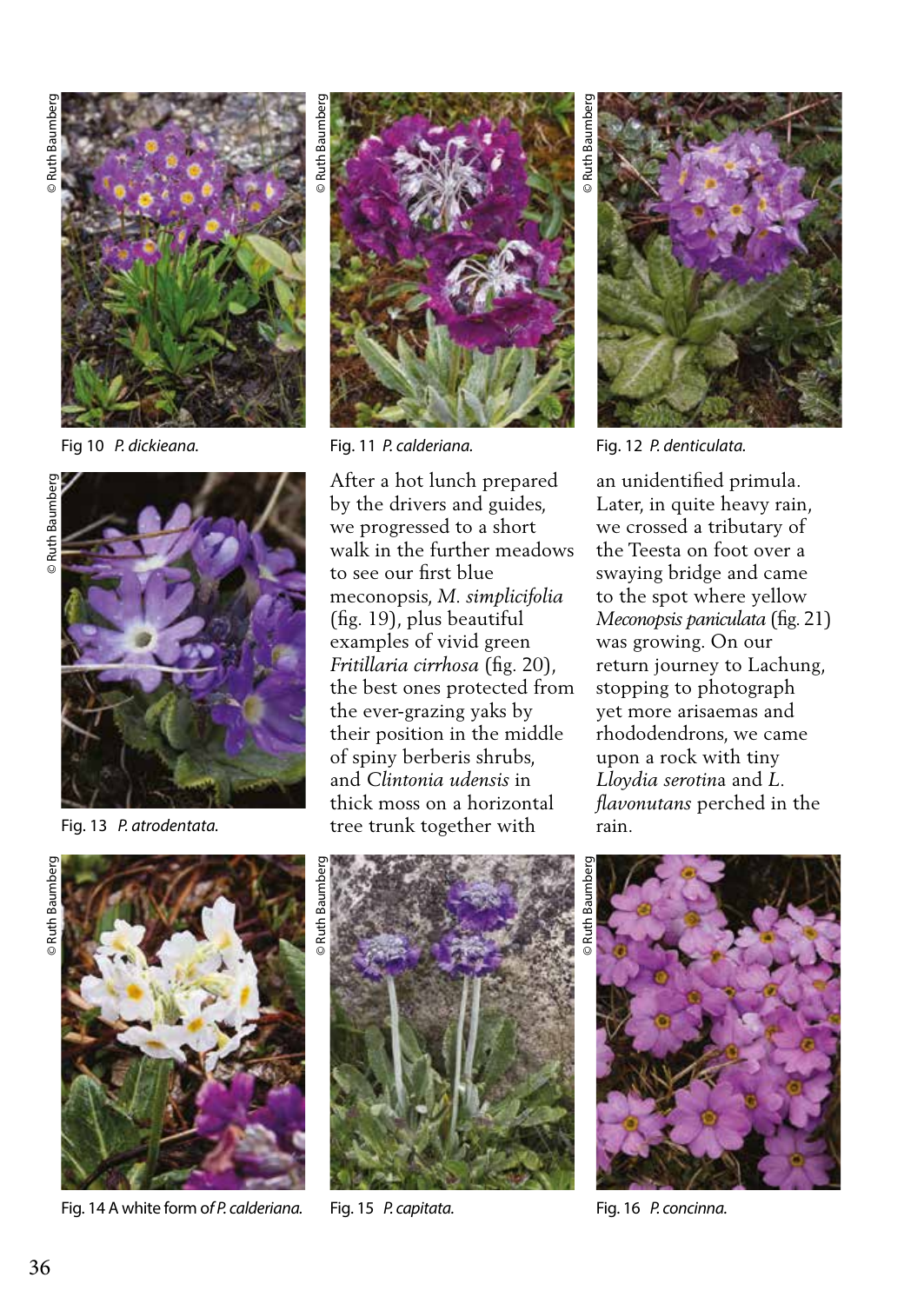![](_page_4_Picture_0.jpeg)

![](_page_4_Picture_1.jpeg)

We also reached a vast meadow filled with *Primula calderiana*, the Purple Golden-Eyed Primrose, first collected by Hooker in 1849 but about which Sherriff, another later planthunter wrote: 'I have never seen more of any primula except *sikkimensis*... In places the grassy hillsides were covered for areas of nearly 100 yards square'. It certainly was breathtaking, despite the rain.

 The next day was the most exciting of the whole trip. We were going up to Yume Samdong, the highest point we would reach, and the weather up there was atrocious – very cold (and I hadn't packed a woolly hat or gloves), windy and raining, patches of snow and mist all around us. The higher reaches of the mountains were full of low-growing rhododendrons and it looked amazingly bleak; we saw an avalanche across the valley where the land was steeper and even more inhospitable

![](_page_4_Picture_5.jpeg)

Fig. 17 *Arisaema speciosum* Fig. 20 *Fritillaria cirrhosa.* Fig. 18 *Arisaema tortuosum.*

than our own surroundings (fig. 22). As our cars climbed up the hairpin bends on the mountain, there were thickets of a shrubby willow, *Salix sikkimensis*, complete with catkins (pussies), again first collected by Hooker. At the highest point all the vegetation was much more prostrate than at lower levels, but again we saw many new plants, particularly primulas: *P. atrodentata*, a white form of *P. calderiana, P. capitata*  and *P. concinna* (figs 13 –16). Crouched beside a yak pat was the local Himalayan form of the mandrake, *Mandragora caulescens* (fig. 23); nearby were prostrate white *Anaphalis nepalensis* and a prostrate pea, *Spongiocarpella purpurea*. Care was needed on standing up after taking photographs of plants as the altitude certainly affected my balance. My hands got very cold but happily there were some hot springs close by in a hut and I was taken there to warm up.

© Ruth Baumberg

© Ruth Baumber

![](_page_4_Picture_9.jpeg)

![](_page_4_Picture_11.jpeg)

Fig. 21 *Meconopsis paniculata.* 

![](_page_4_Picture_13.jpeg)

Fig. 22 A landslide in progress across the valley.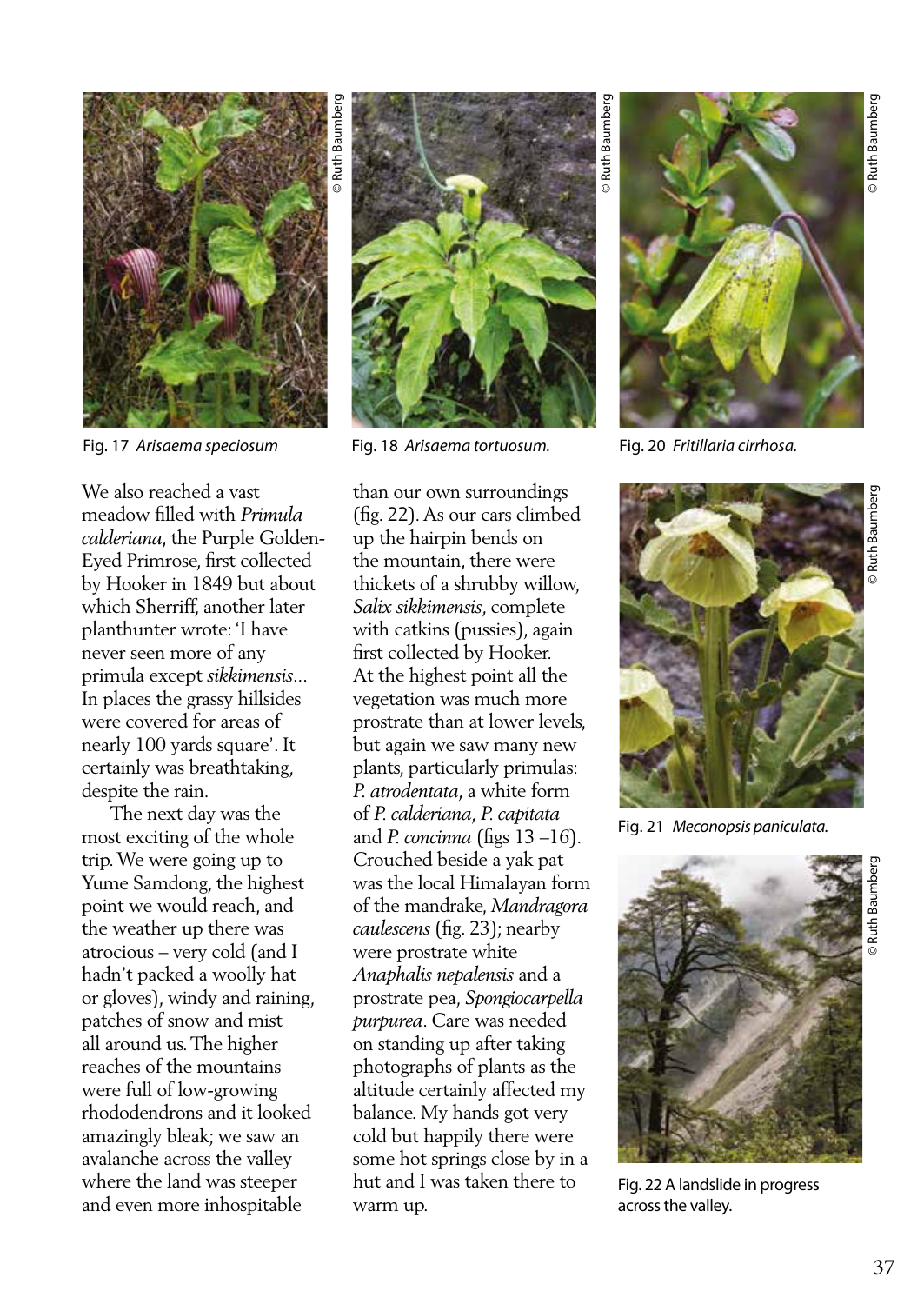![](_page_5_Picture_1.jpeg)

Fig. 23 Himalayan mandrake, *Mandragora caulescens.* Fig. 24 *Halenia elliptica.*

![](_page_5_Picture_4.jpeg)

Fig. 25 Sundew *Drosera peltata.*

I definitely sympathised with Joseph Hooker's remarks in his 1854 Himalayan Journals: 'At 13,000ft to collect seeds of the Rhododendrons and with cold fingers it is not very easy'! Not easy taking photographs at that height either. There was a sense of relief during the long drive back to our hotel.

 The following day should have been less demanding with a local roadside walk in the morning and a transfer to another village after lunch. The morning walk was pleasant and we saw a few new plants. I particularly noted *Halenia elliptica* (fig. 24), like a tiny aquilegia with backward-facing blue spurs; *Drosera peltata* (fig. 25), a sundew covered with raindrops; more ferns; a soft, deep-pinkish-red *Buddleja colvilei*, again discovered by Joseph Hooker; good euphorbias, *EE. sikkimensis* (fig. 26) and *wallichii* (fig. 27); everywhere the yellowflowered leguminous shrub *Piptanthus nepalensis* (fig. 28), which until recently also grew in my back garden in Leeds. Also visible was a familiar moss, Stag's Horn Clubmoss, though not in fruit or flower, which I'd last seen in the Scottish

© Ruth Baumberg **Ruth Baumber** 

## Highlands.

 After lunch we were told that work was continuing to make a way out of the valley, a landslide having taken out three hairpin bends with rocks and mud, and we should leave and join the long queue to get out. Undaunted, we stopped on the way to photograph *Corallodiscus lanuginosus*, which we had seen from a moving car on our way up and whose foliage resembled a more familiar European plant, *Ramonda serbica*, which I'd last seen in Northern Greece. After a long wait, while we walked down some steps on the hillside and the cars drove precariously, one at a time, over the flattened road (fig. 29), we eventually moved on and managed to get to Lachen. Our journey took 7 hours rather than 2½, the last two in the dark on dirt roads through streams and up steep hillsides.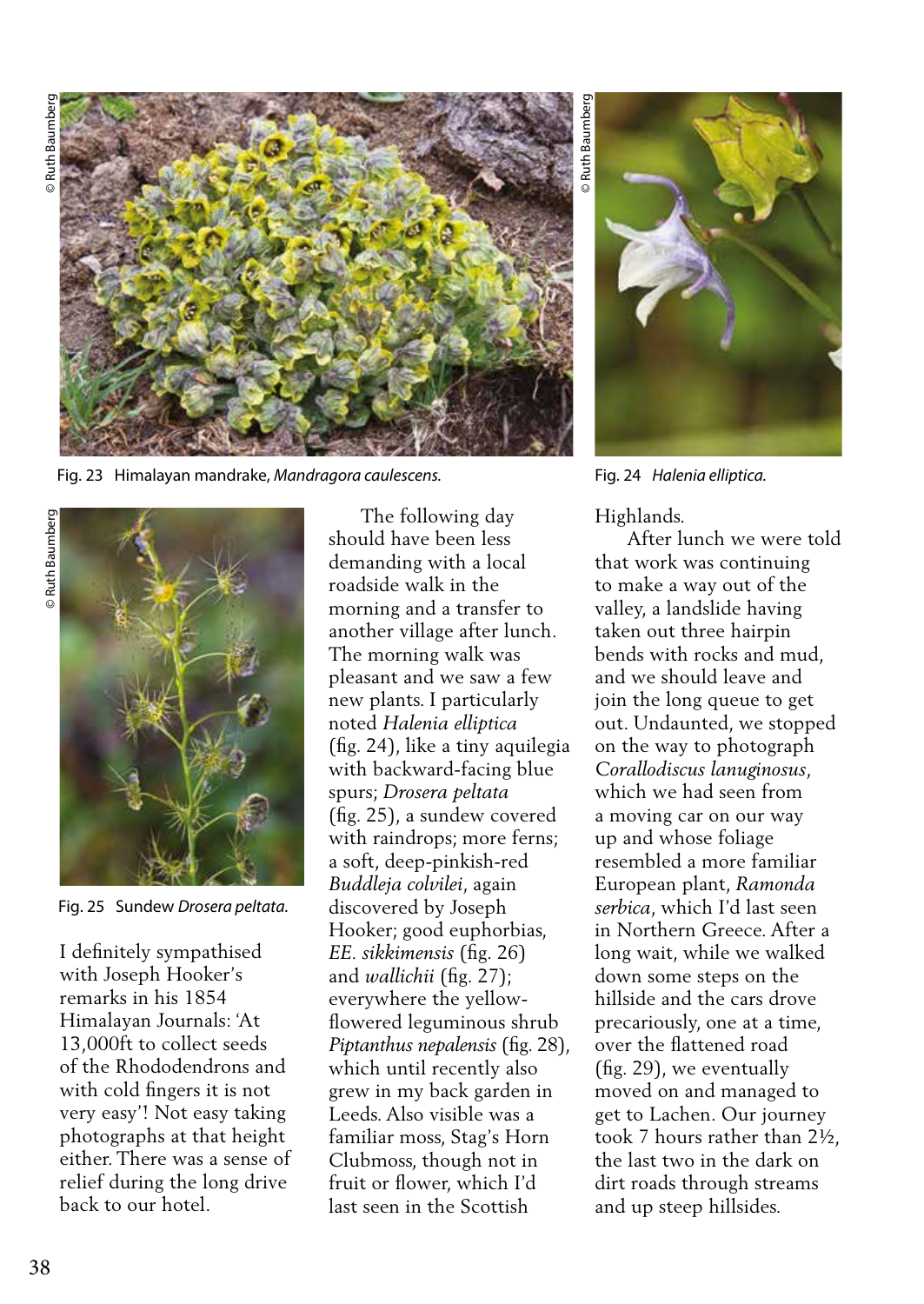![](_page_6_Picture_0.jpeg)

Fig. 26 *Euphorbia sikkimensis.* Fig. 28 *Piptanthus nepalensis.*

Our drivers were magnificent, and we had no doubts that we would arrive safely. But we were not prepared for the last hazard of the day, a steep climb in the pouring rain up dozens of steps to our hotel.

 Lachen is slightly higher than Lachung but a similar small tourist village, and the following day's trip to

![](_page_6_Picture_4.jpeg)

Fig. 27 *E. wallichii.* 

the Thangu and Chopta valleys again reached close to 15,000ft. En route we stopped to look at a damp, boggy farmyard full of yellow *Primula dickieana*, memorable for two of our number falling backwards into some noxious mud while taking photographs. A couple of hours' walk up into the hills was the most

© Ruth Baumberg © Ruth Baumberg © Ruth Baumberg © Ruth Baumberg © Ruth Baumberg © Ruth Baumberg © Ruth Baumberg © Ruth Baumberg **Buth Baumber** 

taxing part of the holiday as the altitude made climbing up even an easy path very hard work. Our efforts were rewarded, however, by a good range of 'new' flowers including *Thermopsis barbata* (fig. 30); lots of daphnes (fig. 31); *Sinopodophyllum hexandrum* (fig. 32), a relative of the 'Spotty Dotty' many HPS members

![](_page_6_Picture_10.jpeg)

Fig. 29 Leaving the valley.